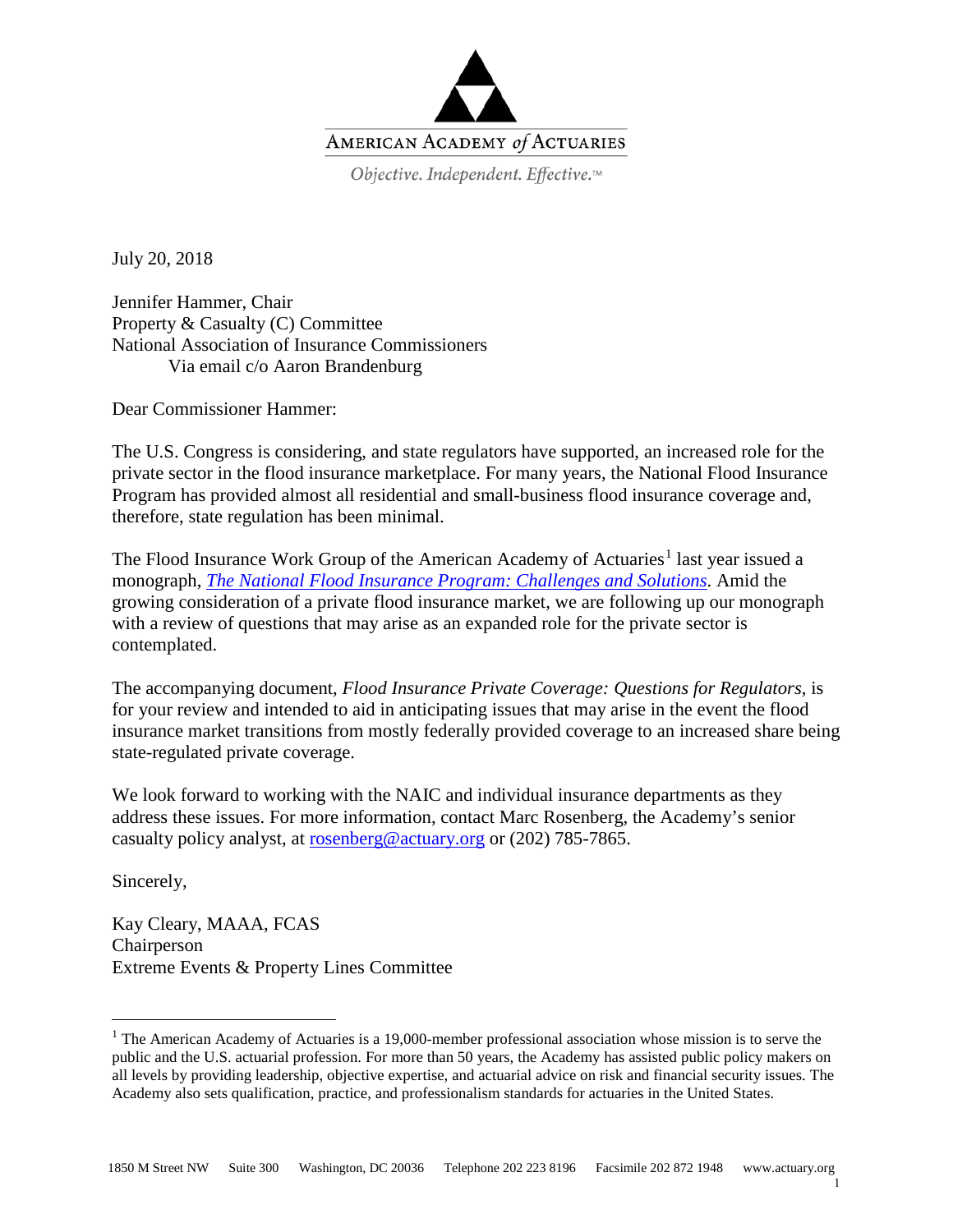

# **Flood Insurance Private Coverage: Questions for Regulators**

**American Academy of Actuaries**

**Extreme Events and Property Lines Committee**

**July 2018**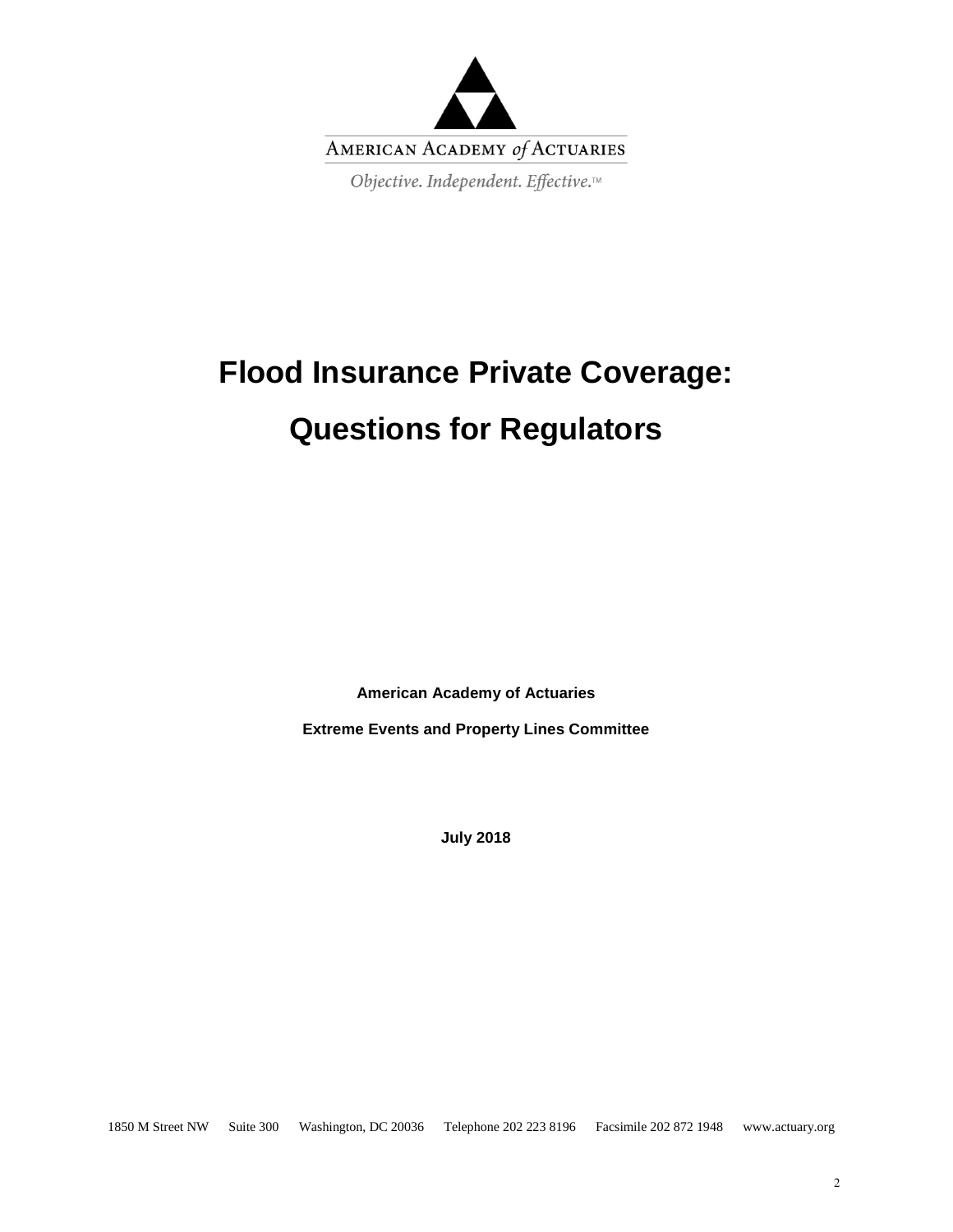#### **American Academy of Actuaries**

#### **Extreme Events and Property Lines Committee**

Kay Cleary, MAAA, FCAS, FCA, *Chairperson* Stuart Mathewson, MAAA, FCAS, *Vice Chairperson* Andy Tran, MAAA, ACAS, *Vice Chairperson* John Burkett, MAAA, FCAS, CERA Patrick Causgrove, MAAA, FCAS Joshua Feldman, MAAA, ACAS Stacey Gotham, MAAA, FCAS Stephen Kolk, MAAA, ACAS Courtney Lehman, MAAA, FCAS Minchong Mao, MAAA, FCAS, FSA Alan Parham, MAAA, FCAS Jennifer Parkes, MAAA, FSA Bernard Rabinowitz, MAAA, FIA, FCIA, FSA, CERA John Wiechecki, MAAA, FCAS Richard Yocius, MAAA, FCAS Rade Musulin, MAAA, ACAS (*Ex Officio*)

Marc Rosenberg, Senior Casualty Policy Analyst Kevin Ryan, MAAA, FCAS, Senior Casualty Fellow

#### **Special thanks to Stuart Mathewson, Patrick Causgrove, Stacey Gotham, and Stephen Kolk**

The American Academy of Actuaries is a 19,000-member professional association whose mission is to serve the public and the U.S. actuarial profession. For more than 50 years, the Academy has assisted public policy makers on all levels by providing leadership, objective expertise, and actuarial advice on risk and financial security issues. The Academy also sets qualification, practice, and professionalism standards for actuaries in the United States.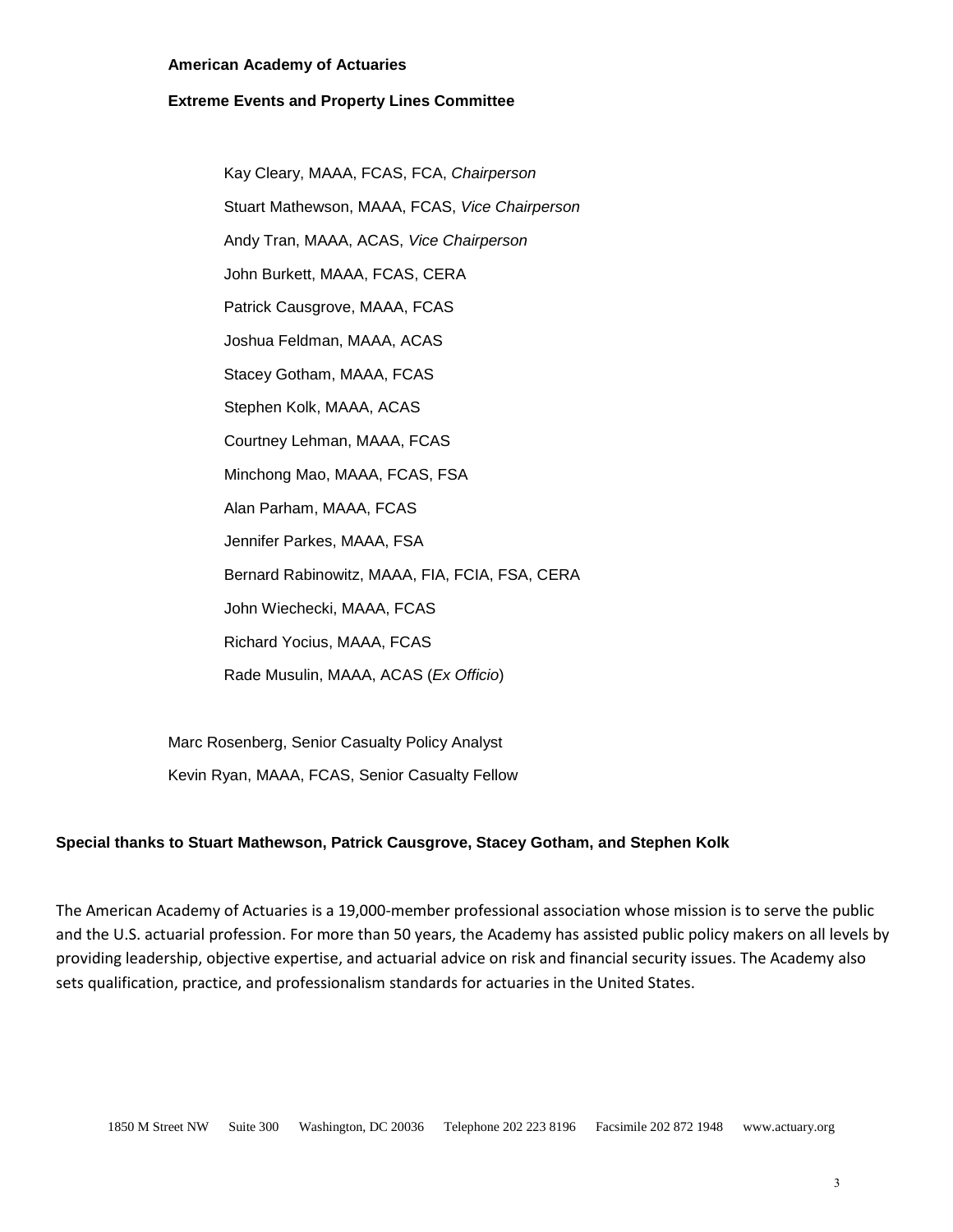#### **I Purpose and Scope**

- A Expanding the role of the private insurance market in providing flood insurance coverage to homeowners, renters, and small businesses has been discussed by decision makers at both the federal and state levels. While the Academy takes no position on the issue of whether private insurance, public insurance, or some combination is best for consumers and taxpayers, the U.S. House of Representatives passed legislation in 2016 (HR 2901) and again in 2017 (HR 2874) to encourage growth of the private flood insurance market; similar legislative proposals are pending in the Senate. The administration has also called for an expansion of the private market for flood insurance. In addition, state regulators have endorsed a greater role for the private market.
- B Flood coverage traditionally has been written by the National Flood Insurance Program (NFIP), which is exempt from many state regulations. If the private sector assumes a bigger role in flood coverage, many issues will need to be addressed. This document discusses the issues that may arise from flood insurance being provided more widely by private insurers in accordance with the pending federal legislation.
- C While the issue of private-market flood insurance has been discussed for quite a while, it appears that the topic is gaining more traction. Pending legislative changes, such a change will bring a significant shift from the single federal agency to multiple state regulators. The changes could be complicated, requiring complex responses. The shift from federal to state regulations or a combination thereof, leads to a question of how the change from a single agency NFIP to a multimarket, multistate policy program will be managed. Will the change be abrupt, or will gradual adjustments take place over time?

#### **II Issues**

#### **A Market Issues**

New legislation could significantly expand the role of the private market in offering flood insurance. If this happens, questions arise regarding the interaction between the NFIP and the private market under the proposed legislation. Following are potential questions:

• As a result of the federal law creating the NFIP, it is exempt from some requirements and potential legal issues. For example, there is currently state-level debate about the use of Assignment of Benefits (AOB). How is the state level conversation on AOB likely to change for private-market coverage, and what might the consequences be? Will companies need to enhance their rates or consider additional exclusions to deal with coverage, settlement, or other issues such as these?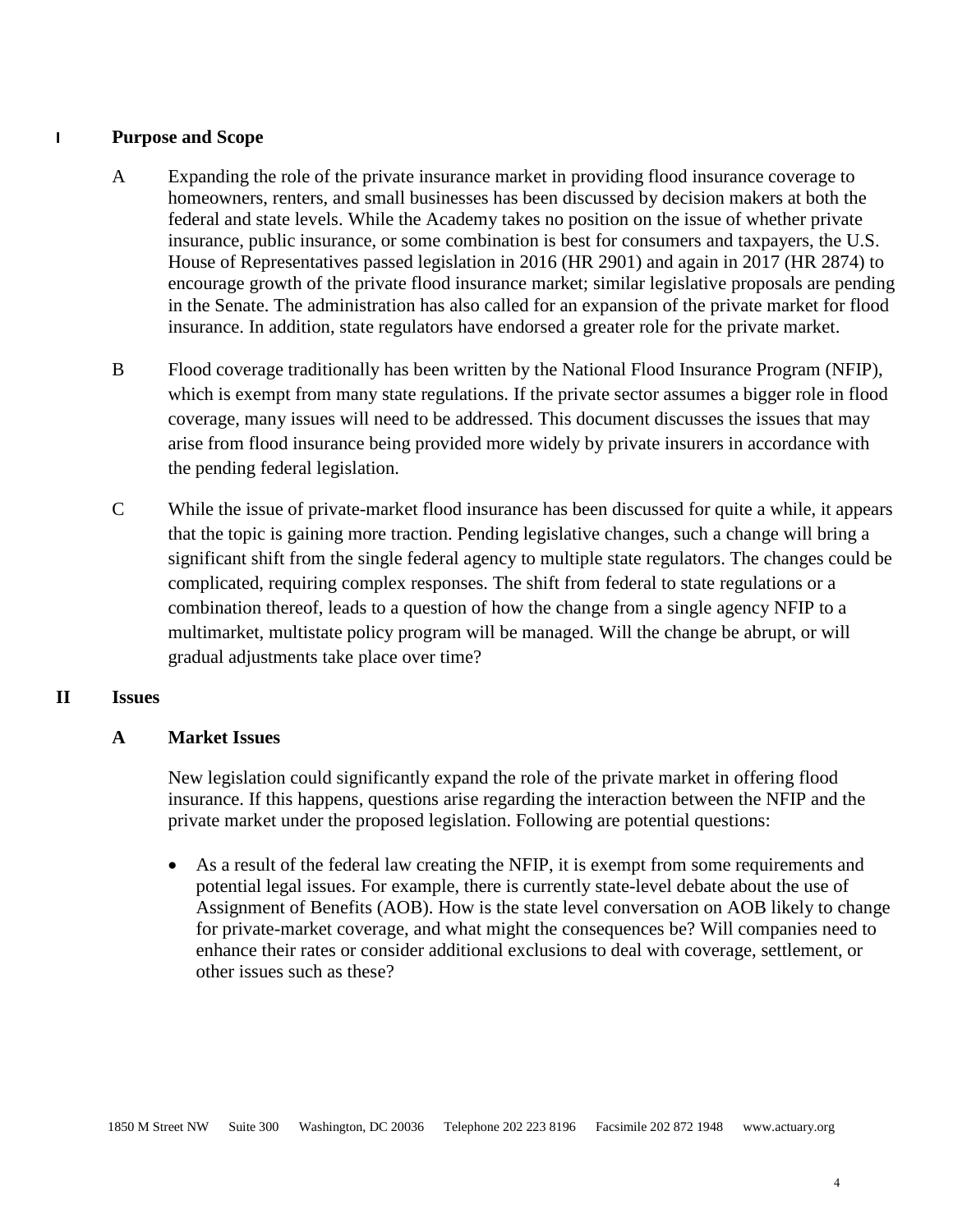- Most of the large losses the NFIP has seen are due to hurricane flooding, because coastal flood risk is correlated with hurricane wind risk. How much private insurance capacity will be available for flood insurance, especially in hurricane-prone areas? How will companies that currently sell homeowners coverage in hurricane-risk states act if they are already stretched in their allowable capacities for these areas?
- Will private insurers be more likely to concentrate flood writings in inland regions, leaving the coastal areas to the NFIP?
- Will companies maintain their presence if they experience poor results? If they don't, what will happen to policyholders in those areas?
- If the private market increases significantly, will this leave the NFIP with a smaller number of risks—those which are underpriced—resulting in premium income that may be inadequate to cover even normal losses?
- What requirements, if any, will apply to policyholders who switch between federal and private flood insurance coverage? If private insurers raise rates or withdraw coverage, will policyholders be able to get back into the NFIP, and at what price?
- Surcharges on NFIP policies currently provide a significant portion of the funding for the flood mapping program. Will a system be developed for maintaining the Federal Emergency Management Agency's (FEMA's) funding of valuable activities such as mapping?
- There are surcharges on NFIP polices to help repay borrowings during past catastrophes. If these surcharges do not apply to private-sector flood insurance policies, does this create artificial price disparities and issues of equity between NFIP and private policies?

## **B Contract and Coverages**

The NFIP contract has, for dwelling policies, a maximum limit of \$250,000 for residential buildings and \$100,000 for contents. For commercial policies, the NFIP maximum limits are \$500,000 and \$500,000. The NFIP limits coverage for valuables such as art. Additionally, the NFIP coverage for contents is at actual cash value for personal property and typically does not include other additional coverages. There are some questions that will arise about additional coverage that may be available in the private market as compared to current NFIP policies:

- Private-sector policies cover higher limits than the NFIP for other perils on residential and commercial policies. Will the private-sector policies include these same higher limits for flood coverage?
- Will private-sector policies include Additional Living Expense coverage for the flood peril?
- Will private-sector policies allow for replacement cost coverage for personal property?
- Will private-sector policies include higher limits for valuables?
- Will private-sector policies provide coverage for items such as pools, hot tubs, decks, fences, landscaping, and basements?
- Will private-sector policies allow for Business Interruption coverage on commercial policies?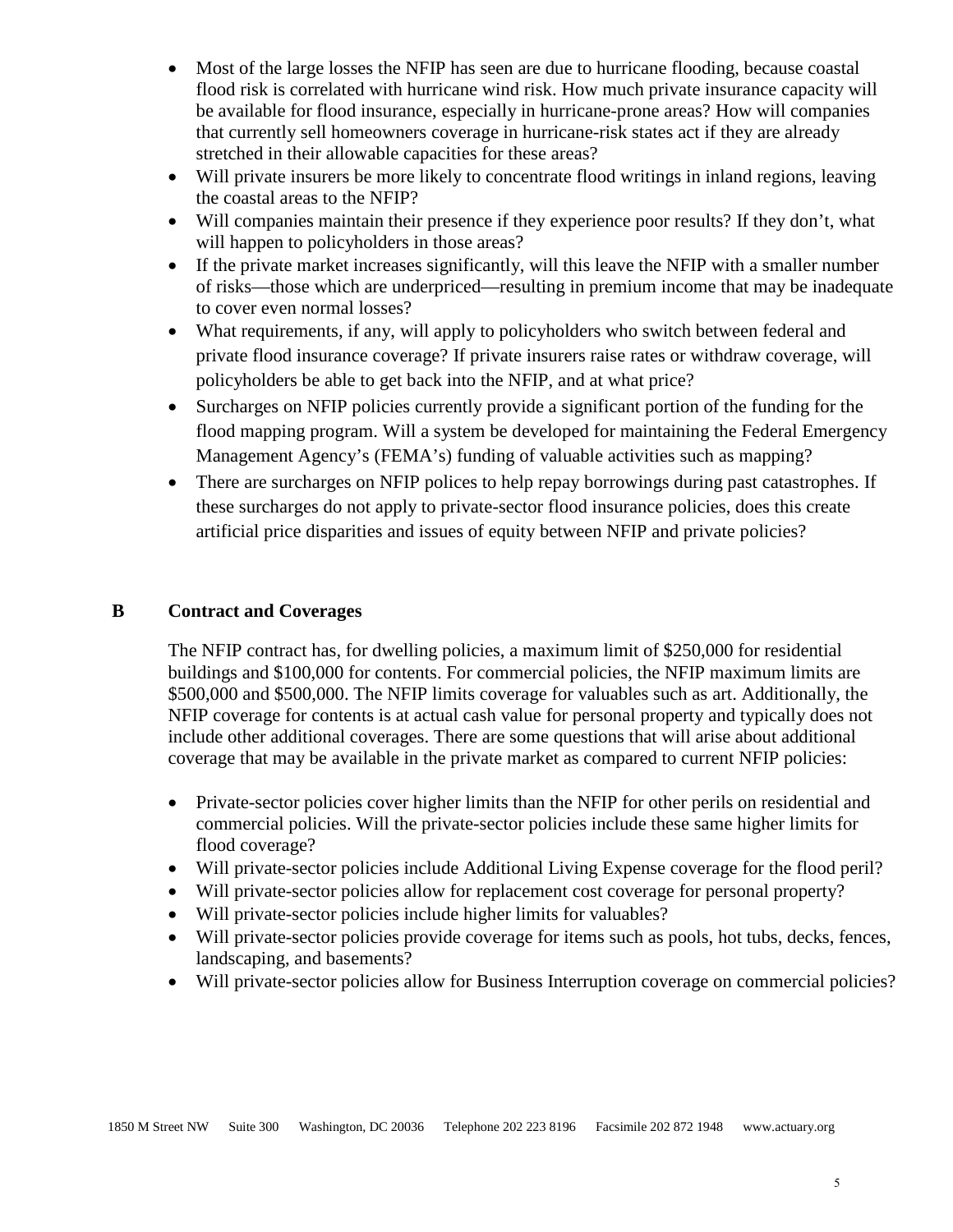- Will coverage be added as an endorsement to a property policy, or will it be sold as an additional policy?
- If determination of peril is important for coverage and limit determination, will the private sector continue to use the current process of determining flood versus other perils, or will it make changes to the current processes?
- Will private markets use the same deductibles as the NFIP, or individualize them to coordinate with an underlying property policy? Will there be required deductible offerings?
- Will there be the same rules for stand-alone policies vs. endorsements?

## **C Underwriting**

Given the catastrophic nature of flood insurance, private insurers may have the potential for increased volatility of earnings, capital-damaging occurrences, and even solvency risk. Privatesector companies have various underwriting requirements that help manage financial risks from catastrophic events like hurricanes and earthquakes. Due to the potential risk, questions arise regarding the underwriting of flood risk:

- What geographic flood risks will the private sector accept?
- Will other characteristics, such as credit or other consumer information, be used within the underwriting evaluation?
- What will the non-renewal requirements be for private-sector companies?
- What policyholder characteristics will be used for private-company non-renewals?
- Will non-renewal requirements differ based on whether the flood coverage is sold as a separate policy as opposed to an endorsement to a property policy?
- If sold as a separate policy, will other personal lines coverage (auto, home, etc.) be mandated to be purchased before flood insurance can be purchased?
- What type and magnitude of deductibles will be permissible?

#### **D Rates**

The flood peril has been covered by the federal government through the NFIP. Some rates have been highly subsidized, and individual state involvement has been negligible. The federal subsidy with little to no state involvement is different from how other perils are covered, which leads to rating questions:

- What kind of support is required for flood endorsement rate filings? For excess NFIP flood filings? Stand-alone flood policies?
	- Regulatory—will filings be prior approval, file and use, or use and file? Commercial versus residential differences? Will federal regulation be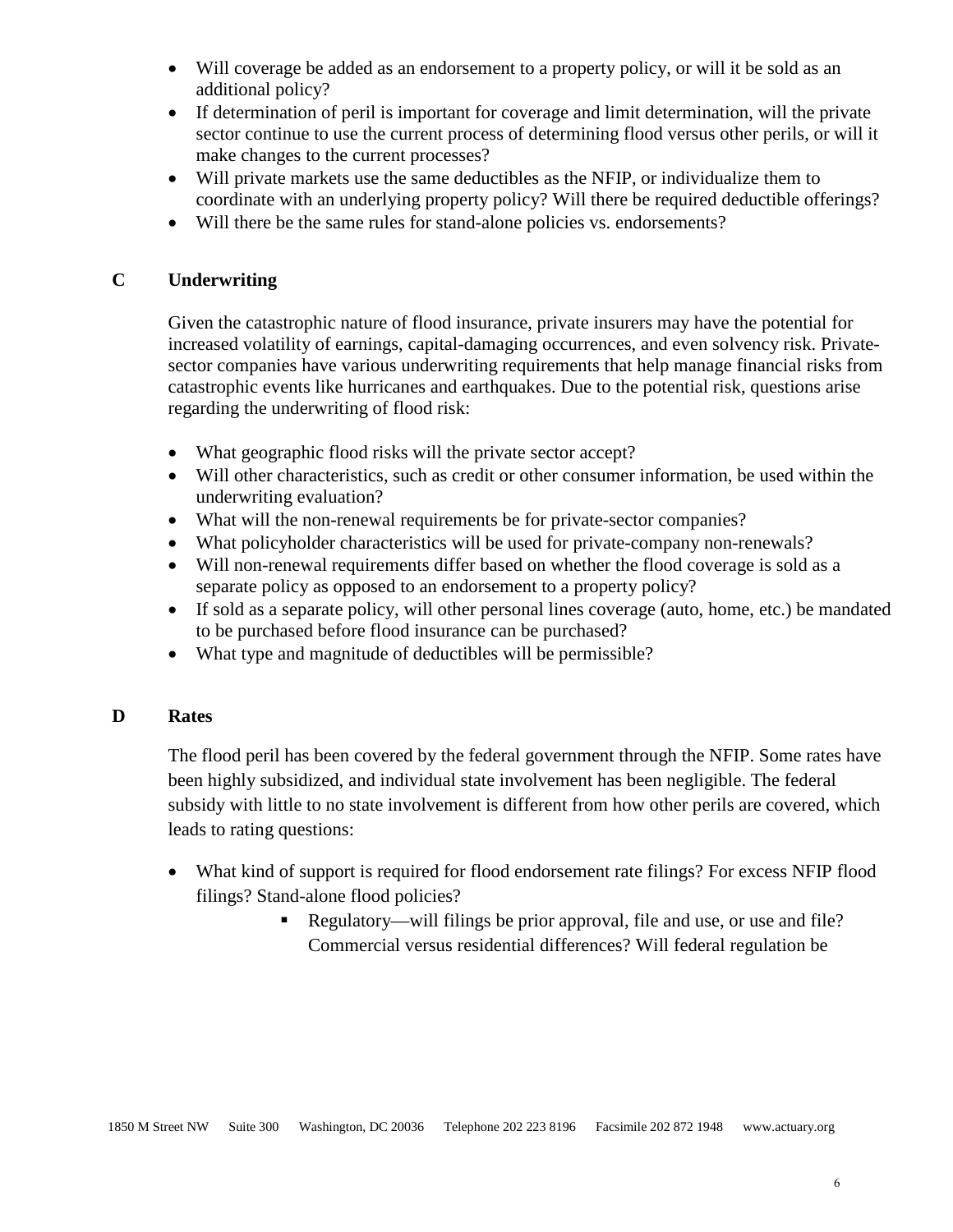involved? Will the domiciliary state have the same freedom as it does for other perils in rate and coverage approval processes?

- The NFIP views flood hazards based on national experience. Will multistate experience be considered, or will rates be determined based on experience in each individual state or territory?
- Are there any other limitations/requirements with respect to rate determination?
- How will private markets develop their rates?
	- Use of commercial flood catastrophe models or internal company models for underwriting and/or rates?
	- Reinsurance expenses?
	- Profit and contingency loads?
	- Multistate data or local experience?
- What will the individual state requirements be for using catastrophe models in rating?
	- $\blacksquare$  The Florida Commission on Hurricane Loss Projection Methodology<sup>[1](#page-6-0)</sup> has standards for flood models. Will other states adopt their own requirements?
- Will inland flood be rated and regulated along with coastal surge?
	- The Florida Commission considers these in tandem. How will other jurisdictions treat them?
- In what manner will the federal government (NFIP) and individual states interact?
	- Will the NFIP price/product be considered when approving new private-sector flood products?
	- If a private policy is written that had been insured by FEMA, will the risk still be NFIP-eligible if the policyholder chooses to leave the private market?
	- Will private insurers be required to collect NFIP reserve surcharge and flood mapping fees now collected on federal flood insurance policies?
	- Does privatization contemplate continued use of federal flood maps, or will insurers be expected to come up with their own flood risk assessments? Will the states take a bigger role in flood mapping in the future?

# **E Building Standards**

Under current law, for homeowners and businesses to be eligible for NFIP coverage, their communities must enact land use plans and building codes that require certain levels of property protection. Will state governments assume a larger role in encouraging improvements in local

<span id="page-6-0"></span><sup>&</sup>lt;sup>1</sup> The Florida Commission on Hurricane Loss Projection Methodology is a state-established body whose approval is required for the submission of residential property hurricane rates that use catastrophe models in their development in Florida. The Commission has adopted a similar process for flood models, which will be used by the Florida Office of Insurance Regulators once effective.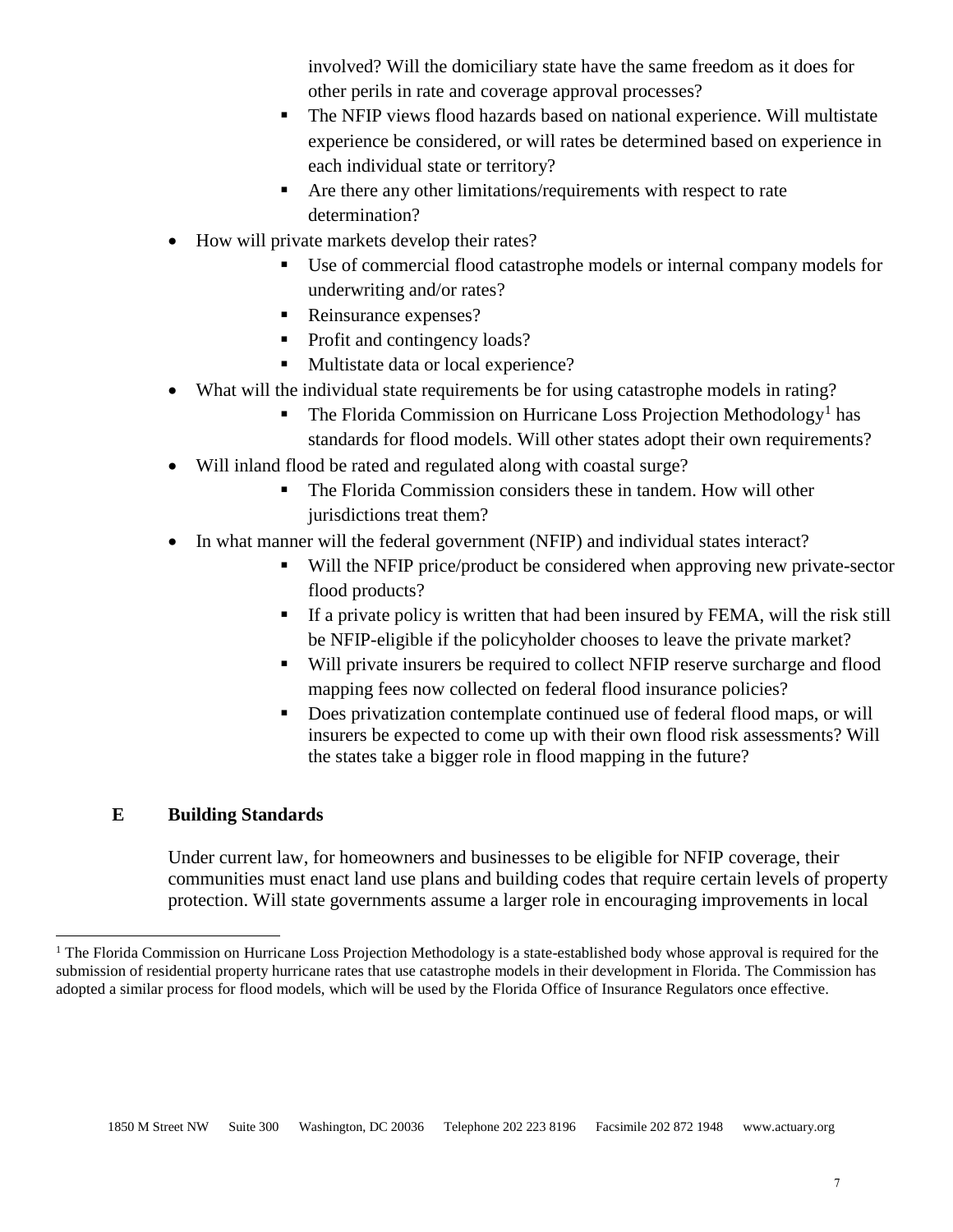building standards? Similarly, community planning relies upon federal flood maps that are funded in part by surcharges on NFIP policies. If funding for FEMA's flood mapping program declines, will the states step in with their own funds or with alternative mapping programs?

#### **F Financial Issues**

With the addition of private flood protection included in the products provided by insurance carriers, there could be an effect on the financial reporting of these private insurance companies. In turn, state regulators may see an increase in reporting to the state agency requiring additional oversight and work. Changes to annual statements will need to be made through considerations such as:

- How should flood be reflected on financial statements?
- Will a separate line of business for non-federal coverage be needed in the Annual Statements of insurance companies?
- Will flood premium be subject to state premium tax?
- Does the catastrophic nature of flood require any special reports or data calls? If so, what should the core or minimum requirements for this additional reporting be?
- How will endorsements to homeowners insurance policies be captured for reporting purposes?
- How will flood insurance be reflected in risk-based capital assumptions and calculations?

#### **G State Guarantee and Residual Funds**

The catastrophic nature of flooding puts entire communities at risk. Privatization of flood insurance could open markets to enable expanded insurance protection from private insurance carriers. Yet not all community members will be able to obtain flood coverage from private carriers. Therefore, a community with extreme risks may have persons in need of protection. Two extreme risk-pooling mechanisms have arisen: state guarantee funds and residual funds. Here are several issues to consider about the extreme risk pooling mechanism and flood privatization:

- Are private flood policies covered by the state guaranty funds?
- Will flood coverage be subject to assessments for guaranty funds?
- Will flood coverage be written in a state's property residual market?
- Will State Fund and Residual Fund policies provide the same limits as the NFIP—e.g., up to \$250,000 for dwellings and up to \$100,000 for contents?
- Will there be state-specific residual flood markets?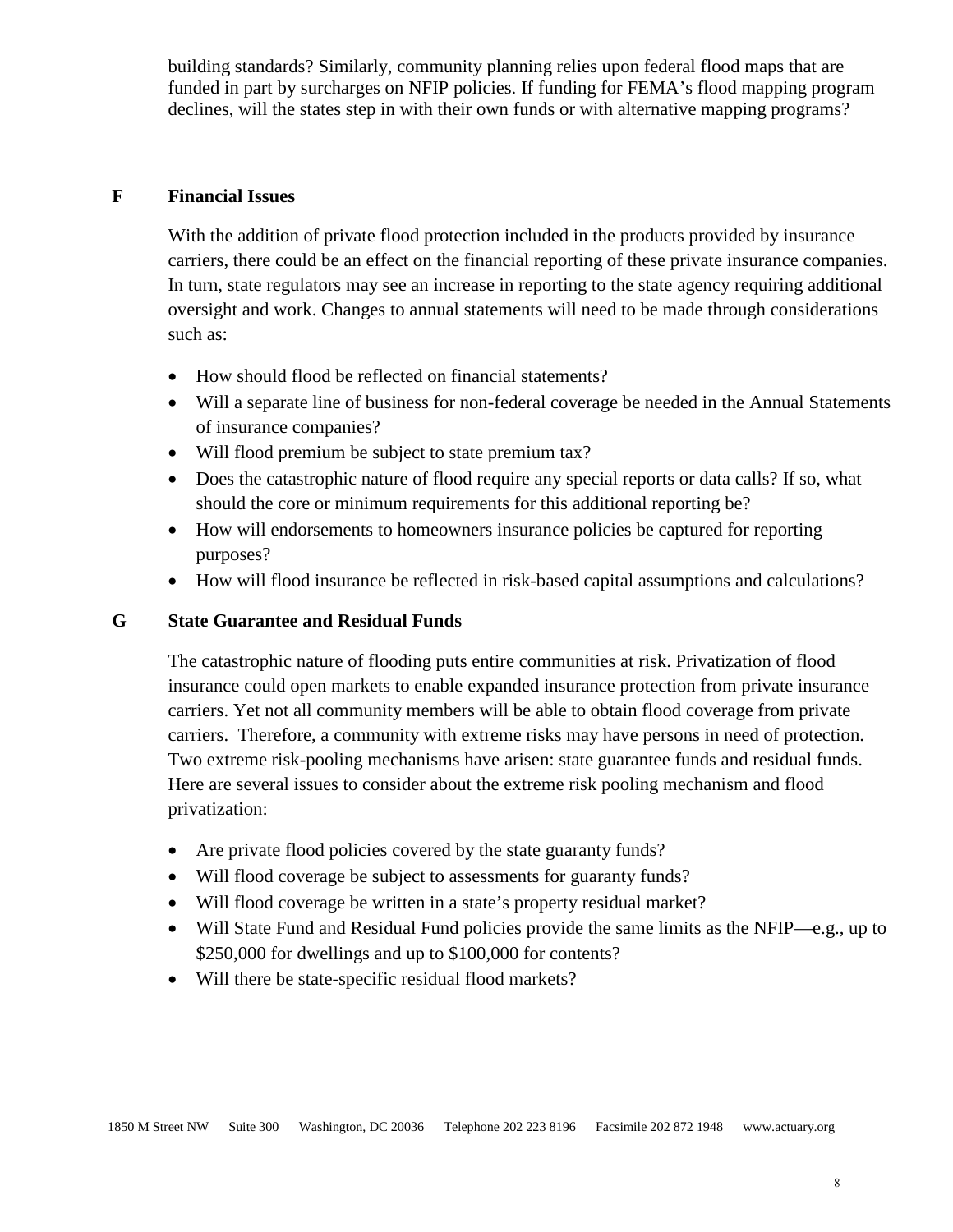- Neither Florida Citizens Property Insurance Corporation<sup>[2](#page-8-0)</sup> nor the Florida Cat Fund<sup>[3](#page-8-1)</sup> currently cover flood losses. How will other states handle flood loss coverage?
- How will these unique coverages be coordinated with the private marketplace?
- $\blacksquare$  How will they be priced?
- Will flood premium be considered along with assessment bases for residual markets, windpools, or Fair Access to Insurance Requirements (FAIR) Plans?<sup>[4](#page-8-2)</sup>
- Will flood policies written in coastal areas be eligible for voluntary writing credit from the windpool? If yes, under what circumstances? (Note: A voluntary writing credit could involve whether flood is written stand-alone or as an endorsement to home owners policies.)

#### **II Reinsurance**

 $\overline{\phantom{a}}$ 

The catastrophic nature of the flood hazard presents private insurers with the potential for greater volatility of earnings, increased risk of capital-damaging occurrences, and even solvency risk. To mitigate these risks, private-sector companies use various risk-sharing mechanisms, including reinsurance, which could lead to questions around the use of reinsurance in the private flood market:

- Will a large portion of the private market risk be transferred via reinsurance?
- Will the private market simply pass through the variable cost of reinsurance without regulatory issues?
- Given that the highest-flood-risk areas often are the same as the high-hurricane-risk areas, will the additional drain on capacity in these markets cause increased cost of reinsurance?
- Will the primary insurer be required to retain any of the flood insurance risk, or can they pass all or most of it through to reinsurance companies?
- If a high portion of the flood insurance risk is passed through to reinsurers, how does the increase in risk impact availability and price volatility as reinsurance market conditions vary from year to year?

<span id="page-8-0"></span><sup>2</sup> Florida Citizens Property Insurance Corporation is the residual market in the state of Florida.

<span id="page-8-1"></span><sup>&</sup>lt;sup>3</sup> The Florida Hurricane Catastrophe Fund is a state entity with the mission of increasing insurance capacity within the state, serving as an alternative to reinsurance.

<span id="page-8-2"></span><sup>4</sup> Residual markets, windpools and FAIR Plans are various forms of state-mandated access to property insurance when the buyer is not able to obtain coverage in the marketplace.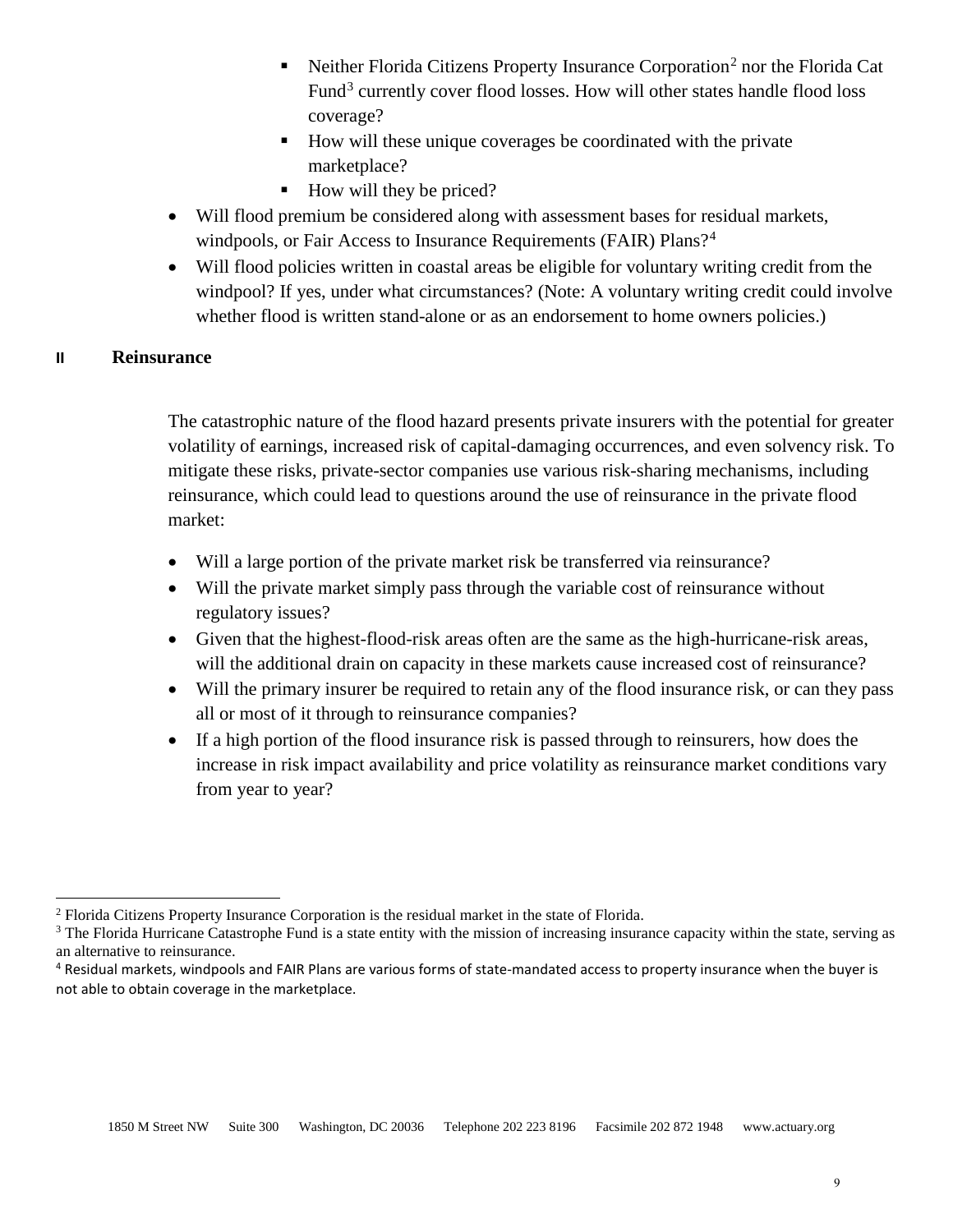## **III Appendix—Highlights of Flood Protection History**

The Insurance Information Institute has provided information about flood protection. Its recent report gives some context to the flood privatization issue. The beginning of its "Facts About Flood Insurance" report gives the following background:

"According to the Federal Emergency Management Agency (FEMA) floods—including inland flooding, flash floods and flooding from seasonal storms—occur in every region of the United States. In fact, 90 percent of all natural disasters in the U.S. involve some type of flooding."[5](#page-9-0)

"Flood damage is excluded under standard homeowners and renters insurance policies. However, flood coverage is available in the form of a separate policy both from the National Flood Insurance Program (NFIP) and from a few private insurers.

Congress created the NFIP in 1968 in response to the rising cost of taxpayer-funded disaster relief for flood victims and the increasing amount of damage caused by floods. … The NFIP provides coverage for up to \$250,000 for the structure of the home and up to \$100,000 for personal possessions. ... In 2016 the NFIP began a reinsurance program to put it in a better position to manage losses incurred from major events by transferring exposure to reinsurers."[6](#page-9-1)

The Insurance Information Institute website also compiled and shared statistics on the growth in both the size of the NFIP program, in terms of Policies in Force (PIF), the protection provided, and claim payments made to NFIP policyholders:

|                                         | <b>Avg Annual</b>  | Losses paid   |                    |
|-----------------------------------------|--------------------|---------------|--------------------|
| <b>Policies in force</b><br>at year-end | % Growth<br>in PIF | <b>Number</b> | Amount<br>(\$000s) |
| 2,103,851                               |                    | 41,918        | \$230,414          |
| 2,016,785                               | $-0.8%$            | 38,676        | 368,239            |
| 2,477,861                               | $4.2\%$            | 14,766        | 167,897            |
| 3,476,829                               | 7.0%               | 62,441        | 1,295,578          |
| 4,369,087                               | $4.7\%$            | 16,362        | 251,721            |
| 4,962,011                               | 2.6%               | 213,593       | 17,770,443         |
| 5,655,919                               | 6.8%               | 23,191        | 614,091            |
| 5,684,275                               | 0.5%               | 74,980        | 3,489,569          |
| 5,700,235                               | 0.3%               | 31,034        | 779,974            |
| 5,645,436                               | $-1.0%$            | 29,164        | 773,706            |
|                                         |                    |               |                    |

#### **National Flood Insurance Program, 1980-2016[7](#page-9-2)**

As of October 2017, there were 131,616 NFIP claims from superstorm Sandy. The average paid loss was \$65,547, compared with 168,019 claims from Katrina, with an average paid loss of \$97,147.

In 2016 the average amount of flood coverage was \$246,890, and the average premium was \$656.

 $\overline{\phantom{a}}$ 

<span id="page-9-1"></span><span id="page-9-0"></span><sup>&</sup>lt;sup>5</sup> Insurance Information Institute; "Facts About Flood Insurance"; accessed Feb. 22, 2018.<br>
<sup>6</sup> Insurance Information Institute; "Facts + Statistics: Flood Insurance"; accessed Feb. 26, 2018.<br>
<sup>7</sup> Ibid.; (Average Annual

<span id="page-9-2"></span>